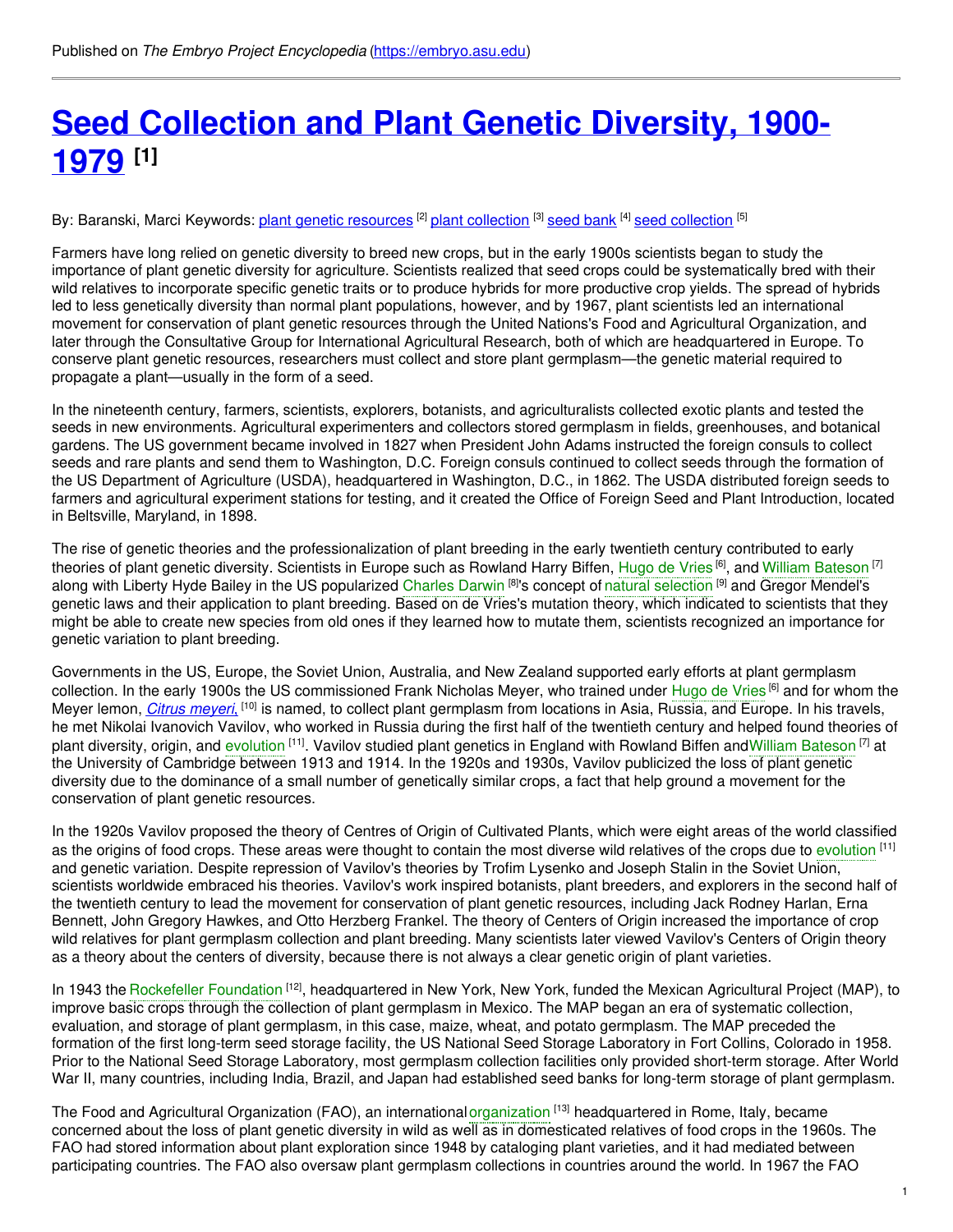created a department of Crop Ecology and Genetic Resources, led by Erna Bennett and R. J. Pichel.

In 1967 the FAO and the International Biological Programme in England, organized the 1967 Technical Conference on the Exploration, Utilization and Conservation of Plant Genetic Resources in Rome, Italy. The conference popularized the term genetic resources and established a set of standards and plans for storage of plant genetic material outside of natural habitats and in seed banks. Two scientists involved in the conference, Bennett and Otto H. Frankel, argued about this strategy. Bennett advocated for conservation in the field through farmers' participation, while Frankel advocated the seed banking approach. Like the FAO, Frankel favored the seed banking approach to conservation because it allowed plant breeders to selectively draw from stored collections of plant genetic material.

Participants at the 1967 FAO conference also coined the term genetic erosion to describe the loss of plant genetic diversity due to agricultural expansion. Genetic erosion became a pressing international concern after a 1970 outbreak of corn blight in the US and the spread of coffee rust in Brazil. Echoing Vavilov, scientists highlighted the drawbacks of genetically homogenous crop populations. In 1972 the US National [Research](https://embryo.asu.edu/search?text=National%20Research%20Council) Council [14] in Washington, D.C. authored the report, *Genetic Vulnerability of Major Crops*, stating a similar argument.

The FAO advocated long-term germplasm conservation as a solution to genetic erosion. Yet the FAO was not a research [organization](https://embryo.asu.edu/search?text=organization) <sup>[13]</sup>, and it lacked the funding and the ability to enact conservation methods. The FAO could not oversee the rise of international agricultural research centers in the 1960s, such as the International Rice Research Institute in Los Baños, the Philippines. In 1971 eighteen international agricultural research centers, organizations, and countries formally joined together and became the Consultative Group for International Agricultural Research (CGIAR), directed by the World Bank, headquartered in Washington D.C. The CGIAR helped FAO reach its goal of long-term germplasm conservation.

The FAO approached the CGIAR in 1971 with the idea of integrating conservation of plant genetic resources into their existing agenda of international agricultural research. The CGIAR and FAO met in 1972 in Beltsville, Maryland, and discussed a global system for plant genetic conservation. The CGIAR relied on plant genetic resources for plant breeding, and it already had some collections of germplasm. In 1974 the CGIAR and FAO formed the International Board for Plant Genetic Resources (IBPGR), which currently operates as Bioversity International.

Under the direction of the FAO's Pichel, the IBPGR, later based outside of Rome, Italy, coordinated the collection, experimentation, and information dissemination of plant genetic conservation projects around the world. The IBPGR partnered with the CGIAR's other international centers and national agricultural research centers to fund and create seed banks. These seed banks had multiple goals: long-term conservation, medium-term experimentation and propagation of germplasm for agricultural research, and short-term field experiments leading to new crop varieties.

In 1975, fewer than ten seed banks existed in the world. This number increased under direction of the CGIAR and FAO, but not without controversy, both within and outside of the IBPGR, about to whom the genetic resources belonged, and about whose responsibility it was to guarantee the security of their storage. The IBPRG changed leadership in 1979, when Trevor Williams replaced R. J. Pichel as executive secretary of the IBPGR. Publication of Pat Roy Mooney's *Seeds of the Earth: Private or Public Resource?* sparked public controversy over access to seed banks.

## **Sources**

- 1. Busch, Lawrence, William B. Lacy, Jeffrey Burkhardt, Douglas Hemken, Jubel Moraga-Rojel, Timothy Koponen, and Jose de Souza Silva. *Making Nature Shaping Culture: Plant Biodiversity in Global Context.*Lincoln, Nebraska: University of Nebraska Press, 1995.
- 2. CGIAR. *1971-1996 Database: 25 Years of Food and Agriculture Improvement in Developing Countries.* <http://www.worldbank.org/html/cgiar/25years/25cover.html> <sup>[15]</sup> (Accessed February 11, 2012).
- 3. Damania, Abi D. "History, Achievements, and Current Status of Genetic Resources Conservation."*Agronomy Journal* 100 (2008): 9–21.
- 4. Diamond, Jared. *Guns, Germs, and Steel: The Fates of Human Societies*. New York: W. W. Norton & Company, 1997.
- 5. de Vries, Hugo. *Mutation Theory.* Vol. 1. Translated by J. Bretland Farmer and Arthur Dukinfield Darbishire. Chicago: Open Court, 1909. <u><http://dx.doi.org/10.5962/bhl.title.17297></u> <sup>[16]</sup> (Accessed October 24, 2013).
- 6. Frankel, Otto H., and Erna Bennett, eds.*Genetic Resources in Plants: Their Exploration and Conservation*. Oxford: Blackwell Scientific Publications, 1970.
- 7. Hawkes, Jack. "N. I. Vavilov—The Man and his Work."*Biological Journal of the Linnean Society*39 (1990): 3–6.
- 8. Hidalgo, Rigoberto, Benjamin Pineda, Daniel Debouck, and Mariano Mejia. "Module 1: Basic Concepts of Conservation for Plant Genetic Resources" in *Multi-Institutional Distance Learning Course on the Ex Situ Conservation of Plant Genetic Resources* eds. Benjamin Pineda and Rigoberto Hidalgo, 1–22. Cali, Columbia: Centro Internacional de Agricultura Tropical (CIAT), 2007. http://cropgenebank.sgrp.cgiar.org/index.php?
- [option=com\\_content&view=article&id=317&Itemid=452&lang=english](http://cropgenebank.sgrp.cgiar.org/index.php?option=com_content&view=article&id=317&Itemid=452&lang=english).<sup>[17]</sup> (Accessed February 25, 2012).
- 9. Kingsland, Sharon. "The Battling Botanist: Daniel Trembly MacDougal, Mutation Theory, and the Rise of Experimental Evolutionary Biology in America, 1900–1912." *Isis* 82 (1991): 479–509.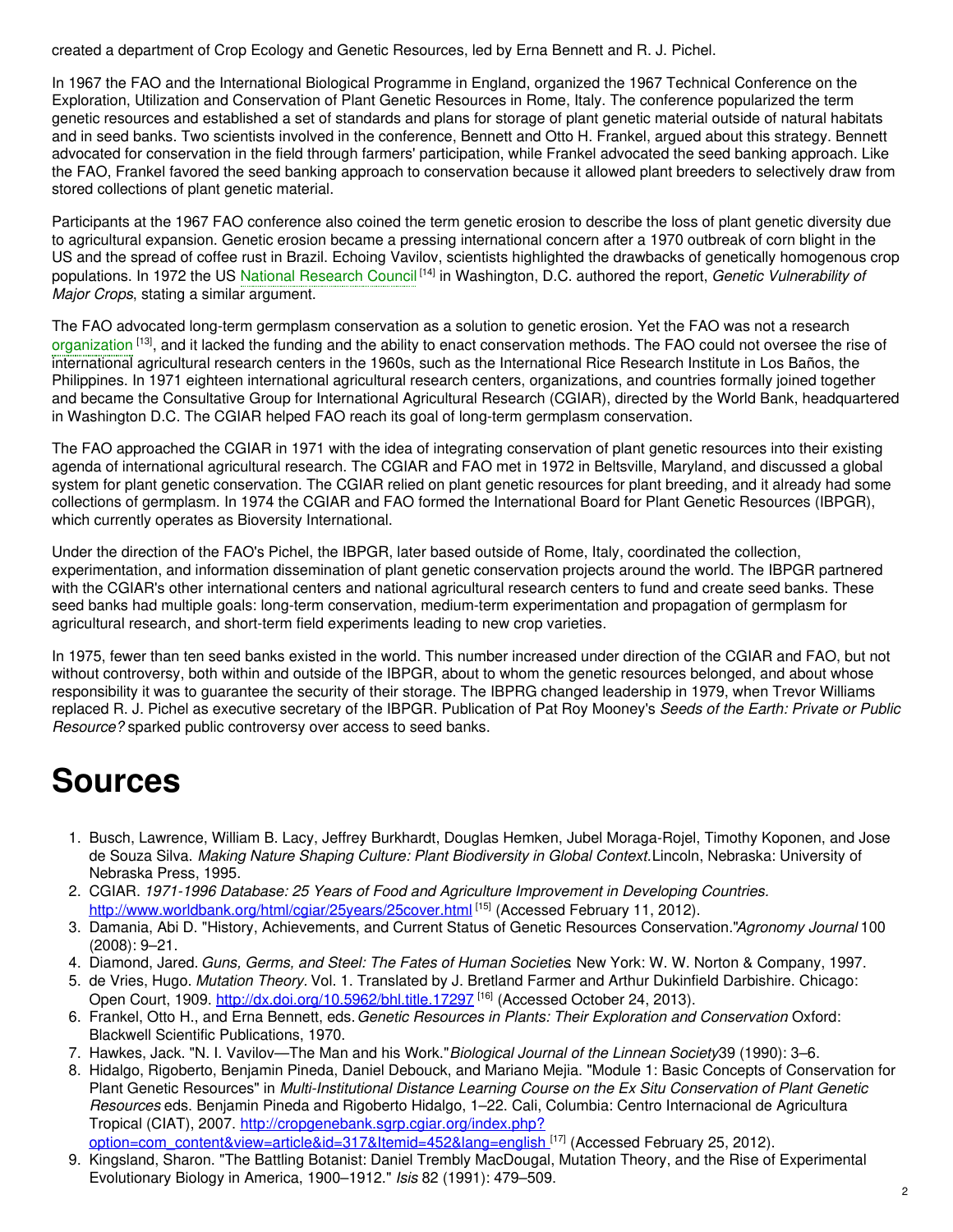- 10. Kloppenburg, Jack R., Jr. *First the Seed: The Political Economy of Plant Biotechnology, 1492-2000*(2nd Ed.). Madison: University of Wisconsin Press, 2004.
- 11. Mooney, Pat Roy. *Seeds of the Earth: A Private or Public Resource?*Ottawa: Inter Pares for the Canadian Council for International Co-operation and the International Coalition for Development Action, 1979.
- 12. National [Research](https://embryo.asu.edu/search?text=National%20Research%20Council) Council<sup>[14]</sup>. Genetic Vulnerability of Major Crops Washington, DC: National [Academy](https://embryo.asu.edu/search?text=National%20Academy%20of%20Sciences) of Sciences <sup>[18]</sup>, 1972
- 13. Palladino, Paolo. "Wizards and Devotees: On the Mendelian Theory of Inheritance and the Professionalization of Agricultural Science in Great Britain and the United States, 1880–1930." *History of Science* 32 (1994): 409–44.
- 14. Perkins, John H. *Geopolitics and the Green Revolution: Wheat, Genes, and the Cold War*. Oxford: Oxford University Press, 1997.
- 15. Pistorius, Robin. *Scientists, Plants and Politics—A History of the Plant Genetic Resources Movemen*.*t* Rome: International Plant Genetic Resources Institute, 1997.
- 16. Pistorius, Robin, and Jeroen van Wijk. *The Exploitation of Plant Genetic Information: Political Strategies in Crop Development*. New York: CABI Publishing, 1999.
- 17. Scarascia-Mugnozza, Giacomo T., and Pietro Perrino. "The History of*ex situ* Conservation and Use of Plant Genetic Resources." In *Managing Plant Genetic Diversity*, eds. Johannes M.M. Engels, Ramanatha Rao, and Anthony Brown, 1– 22. New York: CABI Publishing, 2001.
- 18. Vavilov, Nikolai I. "Tzentry proiskhozhdeniya kulturnykh rastenii." [The Centers of Origin of Cultivated Plants].*Works of Applied Botany and Plant Breeding* 16 (1926): 1–248.

Farmers have long relied on genetic diversity to breed new crops, but in the early 1900s scientists began to study the importance of plant genetic diversity for agriculture. Scientists realized that seed crops could be systematically bred with their wild relatives to incorporate specific genetic traits or to produce hybrids for more productive crop yields. The spread of hybrids led to less genetically diversity than normal plant populations, however, and by 1967, plant scientists led an international movement for conservation of plant genetic resources through the United Nations's Food and Agricultural Organization, and later through the Consultative Group for International Agricultural Research, both of which are headquartered in Europe. To conserve plant genetic resources, researchers must collect and store plant germplasm-the genetic material required to propagate a plant-usually in the form of a seed.

#### **Subject**

[Germplasm](https://embryo.asu.edu/library-congress-subject-headings/germplasm-resources-plant) resources, Plant <sup>[19]</sup> Germplasm resources, [Plant--Storage](https://embryo.asu.edu/library-congress-subject-headings/germplasm-resources-plant-storage) <sup>[20]</sup> [Agrobiodiversity](https://embryo.asu.edu/library-congress-subject-headings/agrobiodiversity) <sup>[21]</sup> [Crops](https://embryo.asu.edu/library-congress-subject-headings/crops) <sup>[22]</sup> [Biodiversity](https://embryo.asu.edu/library-congress-subject-headings/biodiversity) <sup>[23]</sup> Biodiversity [conservation](https://embryo.asu.edu/library-congress-subject-headings/biodiversity-conservation) <sup>[24]</sup> [International](https://embryo.asu.edu/library-congress-subject-headings/international-board-plant-genetic-resources) Board for Plant Genetic Resources<sup>[25]</sup> National Germplasm Resources Laboratory (U.S.) <sup>[26]</sup> Germplasm resources, [Plant--Storage--In](https://embryo.asu.edu/library-congress-subject-headings/national-germplasm-resources-laboratory-us) vitro<sup>[27]</sup> United States. Office of Foreign Seed and Plant [Introduction](https://embryo.asu.edu/library-congress-subject-headings/united-states-office-foreign-seed-and-plant-introduction)<sup>[28]</sup> Bailey, L. H. (Liberty Hyde), [1858-1954](https://embryo.asu.edu/library-congress-subject-headings/bailey-l-h-liberty-hyde-1858-1954)<sup>[29]</sup> Plant [breeding](https://embryo.asu.edu/library-congress-subject-headings/plant-breeding) <sup>[30]</sup> Meyer, Frank [Nicholas](https://embryo.asu.edu/library-congress-subject-headings/meyer-frank-nicholas) <sup>[31]</sup> Vavilov, N. I. (Nikolaĭ [Ivanovich\),](https://embryo.asu.edu/library-congress-subject-headings/vavilov-n-i-nikolai-ivanovich-1887-1943-0) 1887-<u>1943 [32] Harlan, Jack R. (Jack [Rodney\)](https://embryo.asu.edu/library-congress-subject-headings/harlan-jack-r-jack-rodney) [33] Bennett, Erna, [1925-2012](https://embryo.asu.edu/library-congress-subject-headings/bennett-erna-1925-2012) [34] Hawkes, J. G. (John Gregory), [1915-2007](https://embryo.asu.edu/library-congress-subject-headings/hawkes-j-g-john-gregory-1915-2007) [35] Frankel, </u> O. H. (Otto Herzberg), 1900-1998 <sup>[36]</sup> [Rockefeller](https://embryo.asu.edu/library-congress-subject-headings/rockefeller-foundation) [Foundation](https://embryo.asu.edu/library-congress-subject-headings/frankel-o-h-otto-herzberg-1900-1998) [37] National Seed Storage [Laboratory](https://embryo.asu.edu/library-congress-subject-headings/national-seed-storage-laboratory-us) (U.S.)<sup>[38]</sup> Food and Agriculture [Organization](https://embryo.asu.edu/library-congress-subject-headings/food-and-agriculture-organization-united-nations-crop-ecology-and) of the United Nations. Crop Ecology and Genetic Resources Unit<sup>[39]</sup> [Pichel,](https://embryo.asu.edu/library-congress-subject-headings/pichel-r-j) R. J.<sup>[40]</sup> [Seeds](https://embryo.asu.edu/medical-subject-headings/seeds)<sup>[41]</sup>

#### **Topic**

[Organizations](https://embryo.asu.edu/topics/organizations)<sup>[42]</sup>

#### **Publisher**

Arizona State University. School of Life Sciences. Center for Biology and Society. Embryo Project Encyclopedia.

#### **Rights**

Copyright Arizona Board of Regents Licensed as Creative Commons Attribution-NonCommercial-Share Alike 3.0 Unported (CC BY-NC-SA 3.0) http://creativecommons.org/licenses/by-nc-sa/3.0/

#### **Format**

[Articles](https://embryo.asu.edu/formats/articles) <sup>[43]</sup>

**Last Modified** Wednesday, July 4, 2018 - 04:40

#### **DC Date Accessioned**

Friday, November 1, 2013 - 23:39

**DC Date Available** Friday, November 1, 2013 - 23:39

### **DC Date Created**

2013-11-01